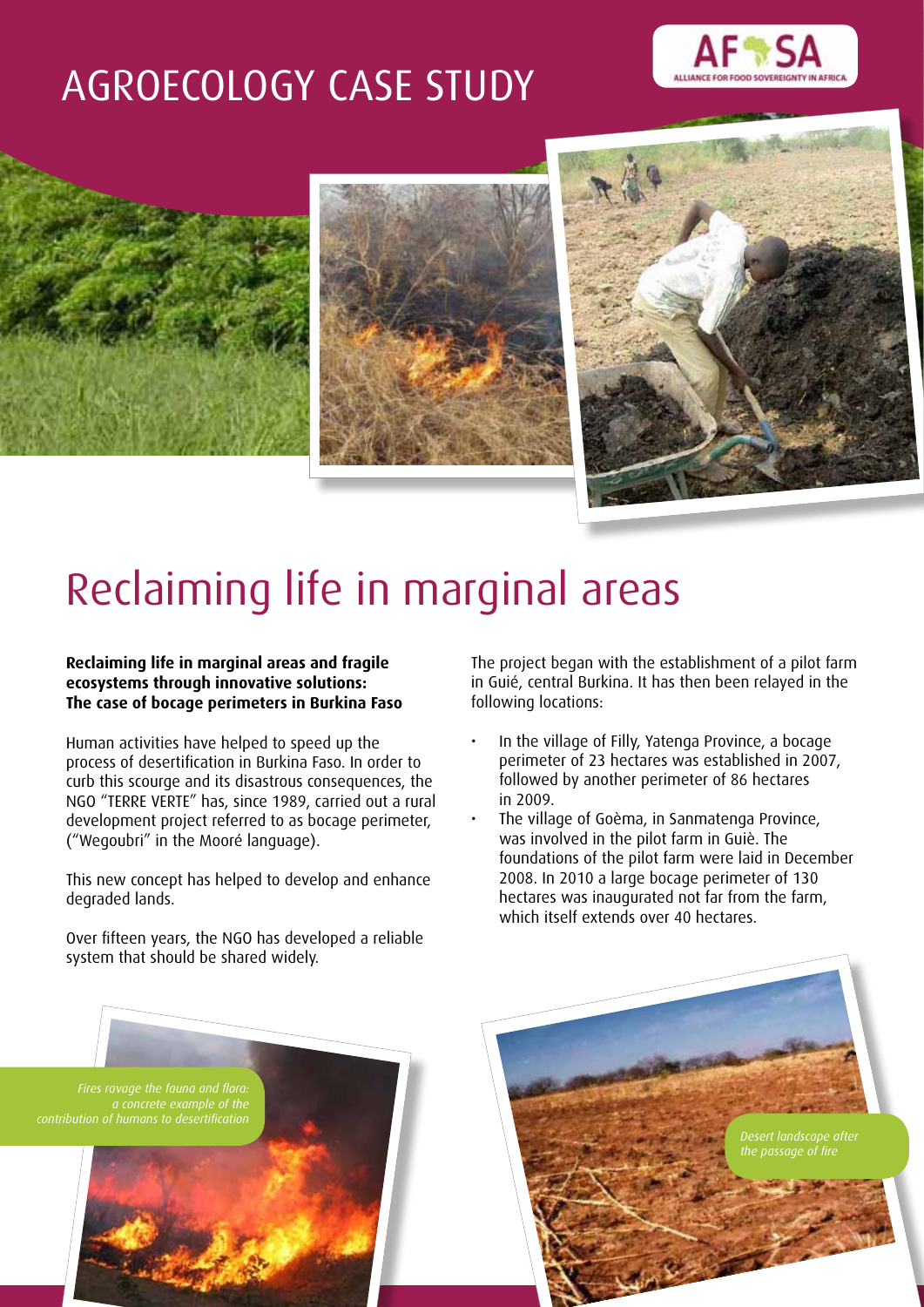# THE PROJECT

### **Definition and objective of the concept**

A bocage is a balanced environment, created to combine trees, crops and livestock.

The concept of a bocage perimeter is created to solve the problems associated with extensive agriculture (overgrazing, erosion, fires etc.). A bocage perimeter is the result of land consolidation at the request of owners of a site. The owners work in 'land groups' to make environmental improvements to a plot.

The primary purpose of a bocage is to retain water where it falls by developing bunds, ponds and hedgerows. This helps reduce the erosive action of monsoon rains and helps maintain the biodiversity of an extremely fragile environment.

### **Principles of the concept**

The concept is based on the creation of grouped bocage perimeters composed of individual parcels and outbuildings.

#### **Several structures make up the bocage perimeter including, from outside inwards:**

- The firewall surrounds the whole area to quard against fire, a constant risk in the Savannah;
- The fence blocks the path from wandering livestock. It is composed of a fence, sandwiched between two rows of bushes;
- The openings allow access to the site. Four gates let in bicycles and pedestrians; a main barrier is used for livestock and tractors;
- The main and secondary roads are used to serve each field;
- A Bulli (large pond) recovers surrounding waters for watering livestock.

**Individual plots** receive all the benefits in improvement of agriculture and livestock from the outbuildings, while preserving private property. Each owner gets a number of fields in the shape of a square, allowing bunds to move according to slope changes of the terrain, rotating the orientation of the fields inside the square.



#### **Mr Kaboré, member of the local community of Guiè, gives the following testimony:**

"This project has revived some plants of great value both from the point of view of food and traditional medicine. Now we see, growing in the hedgerows, trees planted by the wind or birds, which had disappeared. "



*Progressive revegetation of drylands with trees*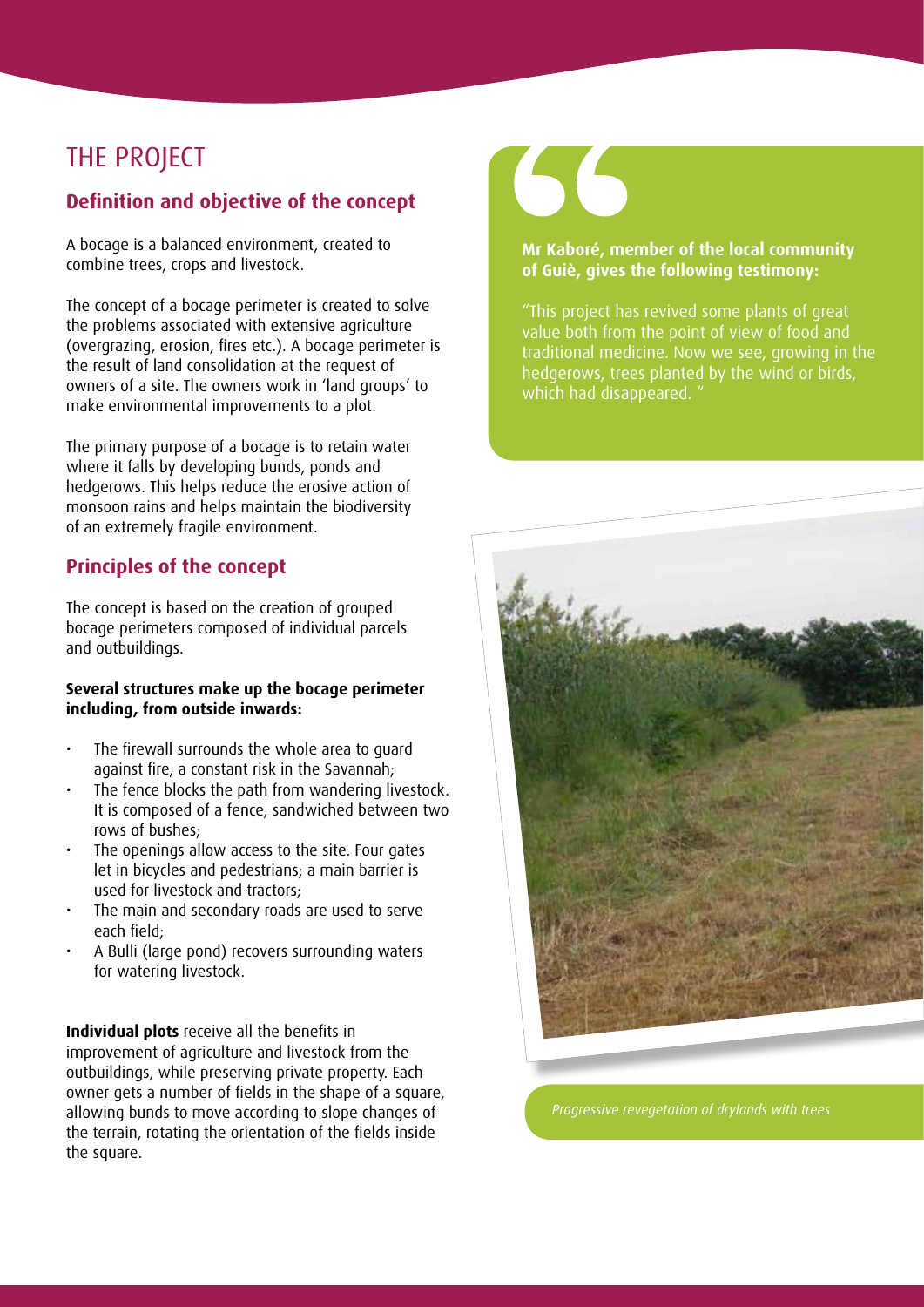Each field is accessible by road and is surrounded by an earth bund lined with a hedge. At the bottom point of the field, a small pond is set up for excess water runoff.

Large trees are aligned in the field to facilitate manual or mechanical agricultural practices.

As well as bocage perimeters, other infrastructure is developed including:

- installation of rain gardens near homes;
- development of bullis to preserve rural areas from water damage;
- construction of wide rural roads in and between villages.



#### **The management of a bocage**

The management of these fields is organized around a land group of beneficiaries and is based on the implementation of the following:

- maintenance of earth bunds:
- replacement of dead trees for proper implementation of hedgerow seeding and planting;
- maintenance of structures (roads, firewalls, mixed hedges, bullis), the backbone of bocage perimeters;
- cutting hedgerows every 5-7 years.

In addition to these maintenance activities, the following techniques are essential for maintaining soil fertility:

- The use of composting for the renewal of soil humus;
- Crop rotation to avoid the depletion of the soil and prevent pest and weed infestation associated with a particular crop;
- • Fallow which promotes the active recovery of land from the effects of exhaustive agricultural practices (development of pests, depletion of certain minerals, impact on soil structure);
- Ecological livestock farming that preserves the environment by adapting the livestock density to the fodder available.



*Vegetation in full bloom*